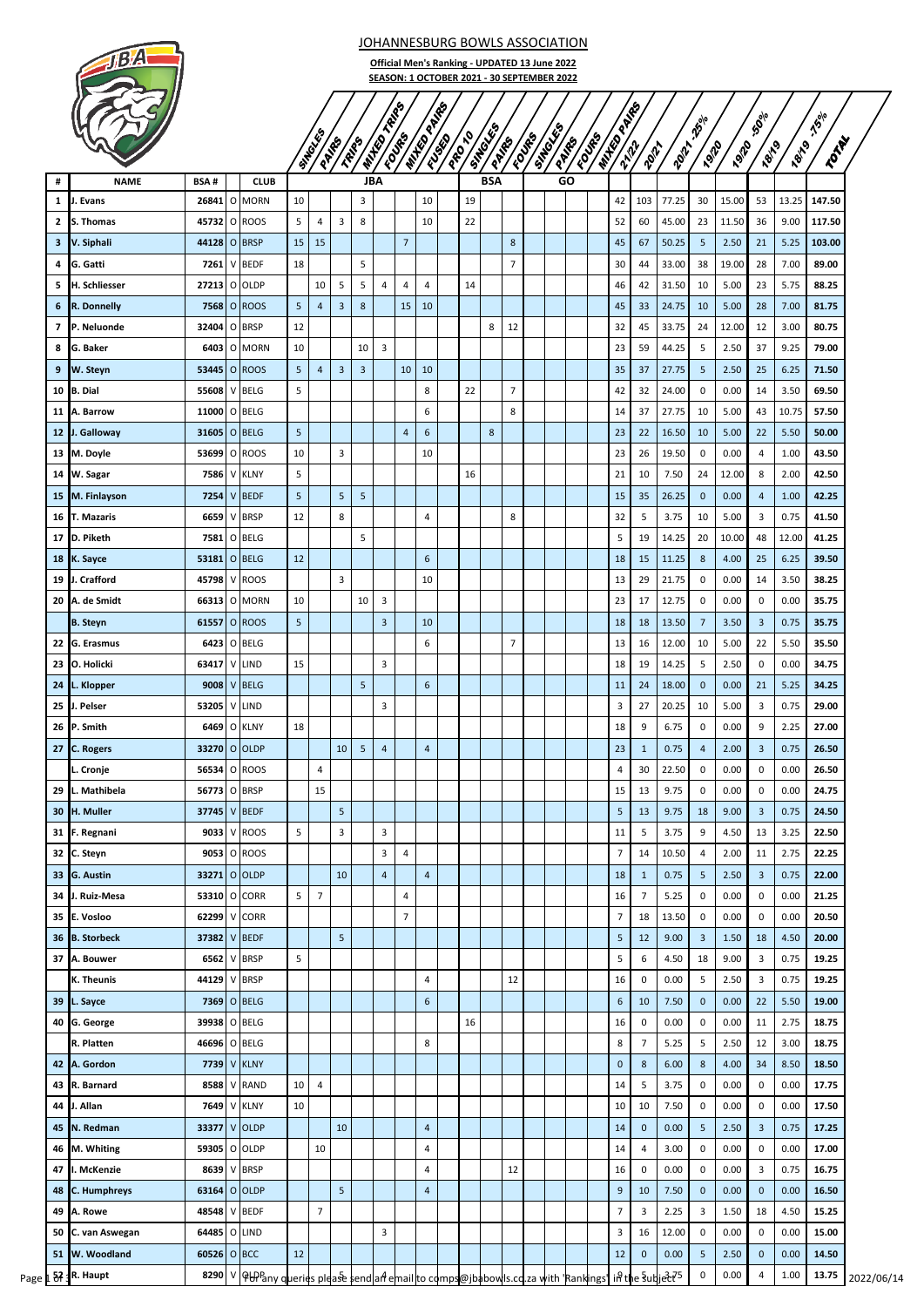

JOHANNESBURG BOWLS ASSOCIATION

**Official Men's Ranking - UPDATED 13 June 2022 SEASON: 1 OCTOBER 2021 - 30 SEPTEMBER 2022**

|    |                       |              |              |                    |             | SIMBLES        | PAIRS | TRIPS          | <b>Milton Ash</b> es | Found | <b>ANTES PRIMES</b> | EUSED | PROTO | SIMBURN<br><b>PATH</b> |                | <b>COVE</b> S | <b>STROOMS</b><br>PARK | <b>EDITED</b> | <b>ANTES PRIMES</b> | <b>Pol</b>              | <b>2012</b> | <b>250%</b><br><b>P9120</b> | <b>P9120</b> | $\mathfrak{H}^{\mathcal{O}^{\backslash o}}$<br><b>Pello</b> |      | <b>1821 - 1500</b><br>TOTAL |
|----|-----------------------|--------------|--------------|--------------------|-------------|----------------|-------|----------------|----------------------|-------|---------------------|-------|-------|------------------------|----------------|---------------|------------------------|---------------|---------------------|-------------------------|-------------|-----------------------------|--------------|-------------------------------------------------------------|------|-----------------------------|
| #  | <b>NAME</b>           | <b>BSA#</b>  |              | <b>CLUB</b>        |             |                |       |                | <b>JBA</b>           |       |                     |       |       | <b>BSA</b>             |                |               | GO                     |               |                     |                         |             |                             |              |                                                             |      |                             |
| 53 | I. Buxton             |              |              | 8259 V MORN        |             |                |       | 3              |                      |       |                     |       |       |                        |                |               |                        |               | 3                   | 12                      | 9.00        | 3                           | 1.50         | 0                                                           | 0.00 | 13.50                       |
|    | S. Friedman           | 7107         | $\mathsf{V}$ | <b>KLNY</b>        |             |                |       |                |                      |       |                     |       |       |                        |                |               |                        |               | $\mathbf 0$         | 18                      | 13.50       | $\mathbf 0$                 | 0.00         | 0                                                           | 0.00 | 13.50                       |
| 55 | C. Kay                | 44901        | $\mathsf{V}$ | <b>BELG</b>        |             |                |       |                |                      |       |                     |       |       |                        |                |               |                        |               | 0                   | 11                      | 8.25        | 10                          | 5.00         | 0                                                           | 0.00 | 13.25                       |
|    | J. Janse Van Rensburg | 37306        |              | O BEDF             |             |                |       |                | 3                    |       |                     |       |       |                        |                |               |                        |               | 3                   | $\overline{7}$          | 5.25        | 10                          | 5.00         | 0                                                           | 0.00 | 13.25                       |
|    | R. May                | 7275         |              | O BELG             |             |                |       |                |                      |       |                     |       |       | 8                      |                |               |                        |               | 8                   | $\overline{7}$          | 5.25        | $\mathbf 0$                 | 0.00         | 0                                                           | 0.00 | 13.25                       |
| 58 | J. Horn               | 35573        |              | O MORN             | 10          |                |       |                | 3                    |       |                     |       |       |                        |                |               |                        |               | 13                  | 0                       | 0.00        | 0                           | 0.00         | 0                                                           | 0.00 | 13.00                       |
| 59 | S. Velempini          | 59799        | O            | <b>BRSP</b>        |             |                | 8     |                |                      |       | 4                   |       |       |                        |                |               |                        |               | 12                  | 0                       | 0.00        | $\pmb{0}$                   | 0.00         | 3                                                           | 0.75 | 12.75                       |
|    | 60 B. Adams           |              |              | 9148 V BEDF        | 10          |                |       |                |                      |       |                     |       |       |                        |                |               |                        |               | 10                  | 3                       | 2.25        | $\mathbf 0$                 | 0.00         | $\mathbf 0$                                                 | 0.00 | 12.25                       |
|    | <b>B.</b> Kassel      | 7774         | $\mathsf{V}$ | <b>KLNY</b>        |             |                |       |                | 8                    |       |                     |       |       |                        |                |               |                        |               | 8                   | 3                       | 2.25        | 0                           | 0.00         | 8                                                           | 2.00 | 12.25                       |
|    | H. Cohen              | 36668        | V            | <b>KLNY</b>        |             |                |       |                | 8                    |       |                     |       |       |                        |                |               |                        |               | 8                   | 3                       | 2.25        | 0                           | 0.00         | 8                                                           | 2.00 | 12.25                       |
|    | J. Thomson            | 52299        |              | O CORR             |             | $\overline{7}$ |       |                |                      |       |                     |       |       |                        |                |               |                        |               | $\overline{7}$      | $\overline{7}$          | 5.25        | $\mathbf 0$                 | 0.00         | $\mathbf 0$                                                 | 0.00 | 12.25                       |
|    | R. Cohen              | 36667        |              | V KLNY             |             |                |       |                | 8                    |       |                     |       |       |                        |                |               |                        |               | 8                   | 3                       | 2.25        | 0                           | 0.00         | 8                                                           | 2.00 | 12.25                       |
|    | 65 A. Van Dyk         | 8560         | 0            | <b>BRSP</b>        |             |                | 8     |                |                      |       | $\overline{4}$      |       |       |                        |                |               |                        |               | 12                  | 0                       | 0.00        | 0                           | 0.00         | 0                                                           | 0.00 | 12.00                       |
|    | C. Schneiderman       | 7868         |              | V KLNY             | 10          |                |       |                |                      |       |                     |       |       |                        |                |               |                        |               | 10                  | $\mathbf 0$             | 0.00        | $\mathbf 0$                 | 0.00         | 8                                                           | 2.00 | 12.00                       |
|    | D. Rowe               | 66691        | V            | <b>BEDF</b>        | 5           | $\overline{7}$ |       |                |                      |       |                     |       |       |                        |                |               |                        |               | 12                  | 0                       | 0.00        | 0                           | 0.00         | 0                                                           | 0.00 | 12.00                       |
|    |                       |              |              |                    |             |                |       |                |                      |       |                     |       |       |                        |                |               |                        |               |                     |                         |             |                             |              |                                                             |      |                             |
| 68 | D. Gardner            | 65235 O BELG |              |                    |             |                |       |                |                      |       | 8                   |       |       |                        |                |               |                        |               | 8                   | 5                       | 3.75        | 0                           | 0.00         | 0                                                           | 0.00 | 11.75                       |
| 69 | P. Brest              | 7409         | $\mathsf{V}$ | <b>WAND</b>        |             |                |       |                |                      |       |                     |       |       |                        |                |               |                        |               | $\mathbf 0$         | 5                       | 3.75        | 5                           | 2.50         | 20                                                          | 5.00 | 11.25                       |
| 70 | R. Smith              | 40865        |              | O BELG             |             |                |       |                |                      |       |                     |       |       |                        | $\overline{7}$ |               |                        |               | 7                   | 0                       | 0.00        | 0                           | 0.00         | 14                                                          | 3.50 | 10.50                       |
|    | 71 G. Dreyer          | 8965         |              | O OLDP             |             | $\overline{4}$ |       |                |                      |       | 6                   |       |       |                        |                |               |                        |               | 10                  | 0                       | 0.00        | 0                           | 0.00         | 0                                                           | 0.00 | 10.00                       |
|    | M. Mcivor             |              |              | 6853 0 OLDP        |             | $\overline{4}$ |       |                |                      |       | 6                   |       |       |                        |                |               |                        |               | 10                  | $\mathbf 0$             | 0.00        | $\mathbf 0$                 | 0.00         | $\mathbf 0$                                                 | 0.00 | 10.00                       |
|    | X. Kramer             | 56692        |              | O RAND             | 10          |                |       |                |                      |       |                     |       |       |                        |                |               |                        |               | 10                  | 0                       | 0.00        | 0                           | 0.00         | 0                                                           | 0.00 | 10.00                       |
| 74 | G. Symons             | 44483        |              | O BEDF             |             |                |       |                |                      |       |                     |       |       |                        |                |               |                        |               | 0                   | 5                       | 3.75        | 8                           | 4.00         | 6                                                           | 1.50 | 9.25                        |
| 75 | G. Kruger             | 63374        |              | O ROOS             |             |                |       |                |                      |       |                     |       |       |                        |                |               |                        |               | $\mathbf 0$         | 12                      | 9.00        | $\mathbf 0$                 | 0.00         | 0                                                           | 0.00 | 9.00                        |
| 76 | M. Hurwitz            | 7454         |              | V KLNY             |             |                |       |                |                      |       |                     |       |       |                        |                |               |                        |               | 0                   | 9                       | 6.75        | 0                           | 0.00         | 8                                                           | 2.00 | 8.75                        |
| 77 | W. Bowen              |              |              | 8418 0 OLDP        |             |                |       |                |                      |       | 6                   |       |       |                        |                |               |                        |               | 6                   | 3                       | 2.25        | 0                           | 0.00         | 0                                                           | 0.00 | 8.25                        |
| 78 | G. Thomson            | 32437        |              | O OLDP             |             |                |       |                |                      |       |                     |       |       |                        |                |               |                        |               | $\mathbf 0$         | $\overline{a}$          | 3.00        | 10                          | 5.00         | 0                                                           | 0.00 | 8.00                        |
|    | L. Leppan             | 58234        |              | O BRSP             |             |                |       |                |                      |       |                     |       |       |                        | 8              |               |                        |               | 8                   | 0                       | 0.00        | 0                           | 0.00         | 0                                                           | 0.00 | 8.00                        |
|    | M. Bolel              | 35479        | 0            | <b>KLNY</b>        |             |                |       |                | 8                    |       |                     |       |       |                        |                |               |                        |               | 8                   | $\pmb{0}$               | 0.00        | 0                           | 0.00         | 0                                                           | 0.00 | 8.00                        |
|    | M. Mashabela          | 53634 O BRSP |              |                    |             | $\mathbf 0$    |       |                |                      |       | $\mathbf{0}$        |       |       |                        | $\bf 8$        |               |                        |               | $\bf 8$             | $\mathbf{0}$            | 0.00        | $\mathbf 0$                 | 0.00         | $\mathbf{0}$                                                | 0.00 | 8.00                        |
|    | P. De Villiers        | 6416         |              | O BELG             | $\mathbf 0$ |                |       |                |                      |       |                     |       |       |                        | 8              |               |                        |               | 8                   | 0                       | 0.00        | $\pmb{0}$                   | 0.00         | 0                                                           | 0.00 | 8.00                        |
|    | 83 G. Rech            | 63513 V BRSP |              |                    |             |                |       |                |                      |       | 4                   |       |       |                        |                |               |                        |               | 4                   | 5                       | 3.75        | 0                           | 0.00         | 0                                                           | 0.00 | 7.75                        |
|    | 84 M. Bachmann        | 56484 O FERN |              |                    |             |                |       |                |                      |       |                     |       |       |                        |                |               |                        |               | $\mathbf 0$         | 10                      | 7.50        | $\pmb{0}$                   | 0.00         | $\mathbf 0$                                                 | 0.00 | 7.50                        |
|    | 85 B. Kletz           | 55737 V BEDF |              |                    |             |                |       |                |                      |       |                     |       |       |                        |                |               |                        |               | 0                   | 3                       | 2.25        | 10                          | 5.00         | 0                                                           | 0.00 | 7.25                        |
|    | L. Marais             | 24083 O OLDP |              |                    |             |                |       |                |                      |       |                     |       |       |                        |                |               |                        |               | 0                   | 3                       | 2.25        | 10                          | 5.00         | 0                                                           | 0.00 | 7.25                        |
|    | M. Thomas             |              |              | 6864 O OLDP        |             |                |       |                |                      |       |                     |       |       |                        |                |               |                        |               | $\mathbf 0$         | $\overline{\mathbf{3}}$ | 2.25        | 10                          | 5.00         | $\mathbf 0$                                                 | 0.00 | 7.25                        |
|    | 88 D. Tuck            |              |              | 8491 V OLDP        |             |                |       |                |                      |       | 6                   |       |       |                        |                |               |                        |               | 6                   | 0                       | 0.00        | 0                           | 0.00         | 4                                                           | 1.00 | 7.00                        |
|    | S. Middlelton         | 67407 O LIND |              |                    |             |                |       |                | 4                    |       |                     |       |       |                        |                |               |                        |               | 4                   | 4                       | 3.00        | 0                           | 0.00         | 0                                                           | 0.00 | 7.00                        |
|    | 90 A. de Villiers     | 8267         |              | O KLNY             |             |                |       |                |                      |       |                     |       |       |                        |                |               |                        |               | $\mathbf 0$         | $\overline{7}$          | 5.25        | $\overline{3}$              | 1.50         | 0                                                           | 0.00 | 6.75                        |
|    | Z. Fernandes          | 42822 O BEDF |              |                    |             |                |       |                | 3                    |       |                     |       |       |                        |                |               |                        |               | 3                   | 0                       | 0.00        | 3                           | 1.50         | 9                                                           | 2.25 | 6.75                        |
|    | 92 S. Kerr            | 44664 O OLDP |              |                    |             |                |       |                |                      |       | $\overline{4}$      |       |       |                        |                |               |                        |               | 4                   | 3                       | 2.25        | 0                           | 0.00         | 0                                                           | 0.00 | 6.25                        |
| 93 | D. Symon              |              |              | O MORN             |             |                |       | $\overline{3}$ |                      |       |                     |       |       |                        |                |               |                        |               | $\mathbf{3}$        | $\pmb{0}$               | 0.00        | $\pmb{0}$                   | 0.00         | 0                                                           | 0.00 | 3.00                        |
|    | K. McLean             |              |              | O MORN             |             |                |       | 3              |                      |       |                     |       |       |                        |                |               |                        |               | 3                   | 0                       | 0.00        | 0                           | 0.00         | 0                                                           | 0.00 | 3.00                        |
|    | M. Struwig            |              |              | O MORN             |             |                |       | 3              |                      |       |                     |       |       |                        |                |               |                        |               | 3                   | 0                       | 0.00        | 0                           | 0.00         | 0                                                           | 0.00 | 3.00                        |
|    | 152 B. Ireland        | 7342 V JEPP  |              |                    |             |                |       |                |                      |       |                     |       |       |                        |                |               |                        |               | $\pmb{0}$           | $\pmb{0}$               | 0.00        | $\mathbf 0$                 | 0.00         | 8                                                           | 2.00 | 2.00                        |
|    | D. Maddocks           |              |              | 6653 V CORR        |             |                |       |                |                      |       |                     |       |       |                        |                |               |                        |               | 0                   | 0                       | 0.00        | 0                           | 0.00         | 8                                                           | 2.00 | 2.00                        |
|    | H. Randall            |              |              | 7366 O JEPP        |             |                |       |                |                      |       |                     |       |       |                        |                |               |                        |               | 0                   | 0                       | 0.00        | 0                           | 0.00         | 8                                                           | 2.00 | 2.00                        |
|    | I. Ireland            |              |              | 7343 O JEPP        |             |                |       |                |                      |       |                     |       |       |                        |                |               |                        |               | $\mathbf 0$         | $\pmb{0}$               | 0.00        | $\pmb{0}$                   | 0.00         | 8                                                           | 2.00 | 2.00                        |
|    | J. Ireland            | 34259 O JEPP |              |                    |             |                |       |                |                      |       |                     |       |       |                        |                |               |                        |               | 0                   | 0                       | 0.00        | 0                           | 0.00         | 8                                                           | 2.00 | 2.00                        |
|    | 157 G. Ferguson       |              |              | 9175 V TURF        |             |                |       |                |                      |       |                     |       |       |                        |                |               |                        |               | 0                   | 0                       | 0.00        | 0                           | 0.00         | $\overline{7}$                                              | 1.75 | 1.75                        |
|    | 158 C. Brown          |              |              | <b>7692 V KLNY</b> |             |                |       |                |                      |       |                     |       |       |                        |                |               |                        |               | $\pmb{0}$           | $\pmb{0}$               | 0.00        | 3                           | 1.50         | 0                                                           | 0.00 | 1.50                        |
|    | H. Gilchrist          |              |              | 7730 V KLNY        |             |                |       |                |                      |       |                     |       |       |                        |                |               |                        |               | 0                   | $\pmb{0}$               | 0.00        | 3                           | 1.50         | 0                                                           | 0.00 | 1.50                        |
|    |                       |              |              |                    |             |                |       |                |                      |       |                     |       |       |                        |                |               |                        |               |                     |                         |             |                             |              |                                                             |      |                             |

**160 G. Mawete 7000** O FERN 0 0 0.00 0 0.00 5 1.25 **1.25**